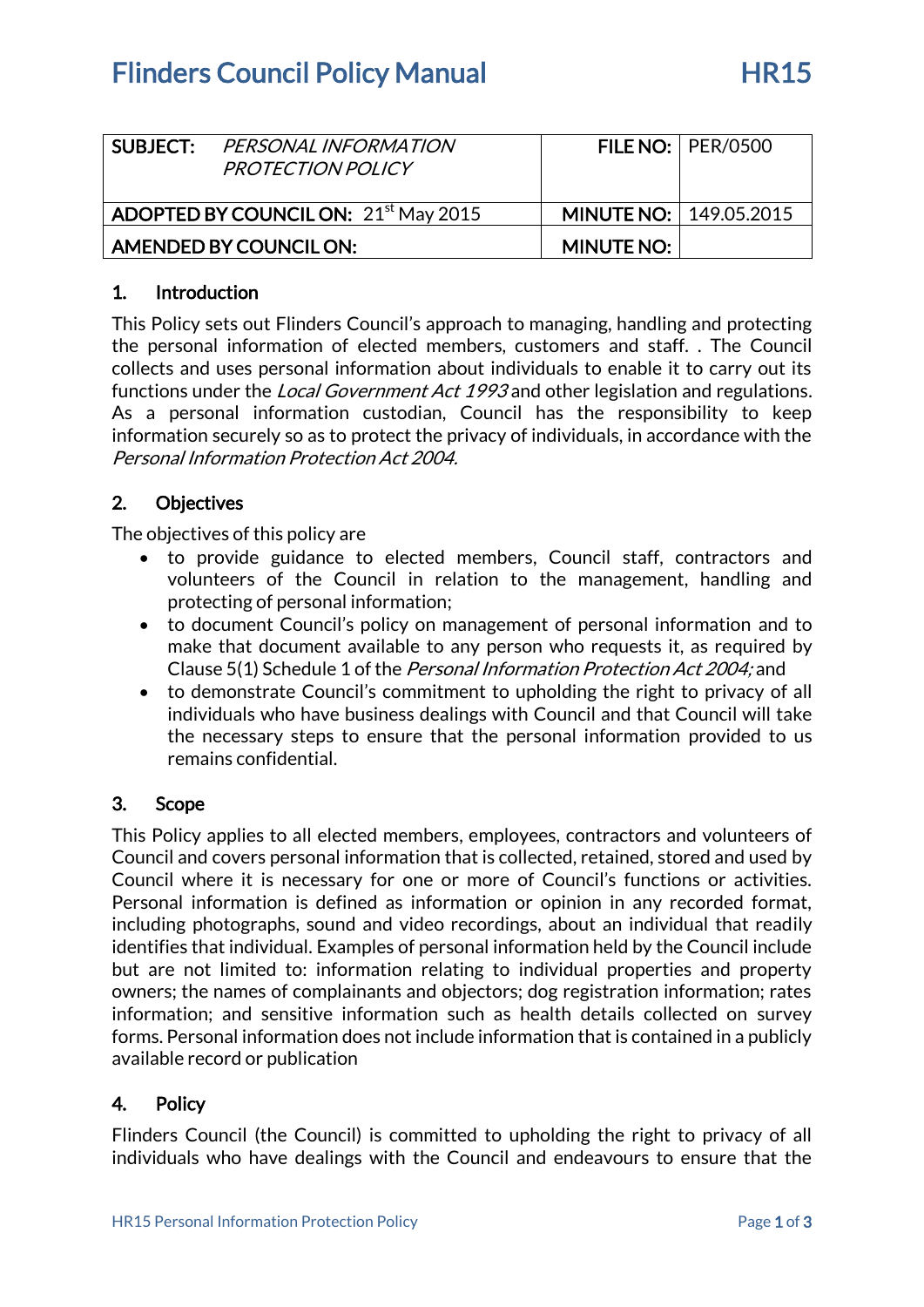# **Flinders Council Policy Manual FR15**

personal information we hold is accurate, complete and up to date. Where practicable, we will check on the accuracy of personal information before we use it.

## 4.1 The Collection of Personal Information

- 4.1.1 It is the policy of the Council to collect personal information only if it is necessary for one or more of its functions or activities or to comply with laws and regulations.
- 4.1.2 Whenever the Council collects personal information on a person, the information and the reasons for its collection will be shared with that person upon request.
- 4.1.3 The Council will only use personal information collected for the purposes for which it was collected and for any other use authorised or required by law, including law enforcement and compliance activities.
- 4.1.4 Upon request, an individual will be provided with a copy of this Policy which will be readily available and accessible to the public.
- 4.1.5 Sensitive information shall not be collected without express consent and unless the collection is required by law. Sensitive information is defined as information or opinion about an individual's racial or ethnic origin, political opinions, membership of a political association, religious beliefs or affiliations, philosophical beliefs, membership of a professional or trade association, membership of a trade union, sexual preferences or practices, criminal record, health information and financial status.

#### 4.2 Use and Disclosure

- 4.2.1 It is the Council's policy that personal information will not be divulged to third parties outside the Council for their independent use unless the person to which the information relates has authorised the Council in writing to do so, or the disclosure is required or allowed by law. The Council and its employees will not sell, trade or make available personal information to others.
- 4.2.2 Where the Council outsources functions that involve the collection, utilisation and/or holding of personal information, the Council will require that these contractors and subcontractors maintain the confidentiality of this information and abide by all applicable laws. This Council will not permit third parties to sell or use the information for their own purposes and contracts with third parties will include clear provisions about the use and security of the information collected.

## 4.3 Access to and Correction of Information Collected

- 4.3.1 Individuals are entitled to access personal information about themselves which is held by the Council.
- 4.3.2 A person who considers the personal information to be incorrect, incomplete, out of date or misleading can request that the information be amended which will be processed in accordance with the provisions of the *Right to Information* Act 2009.
- 4.3.3 To access or amend personal information held by Council, contact the Corporate Services Manager in the first instance.